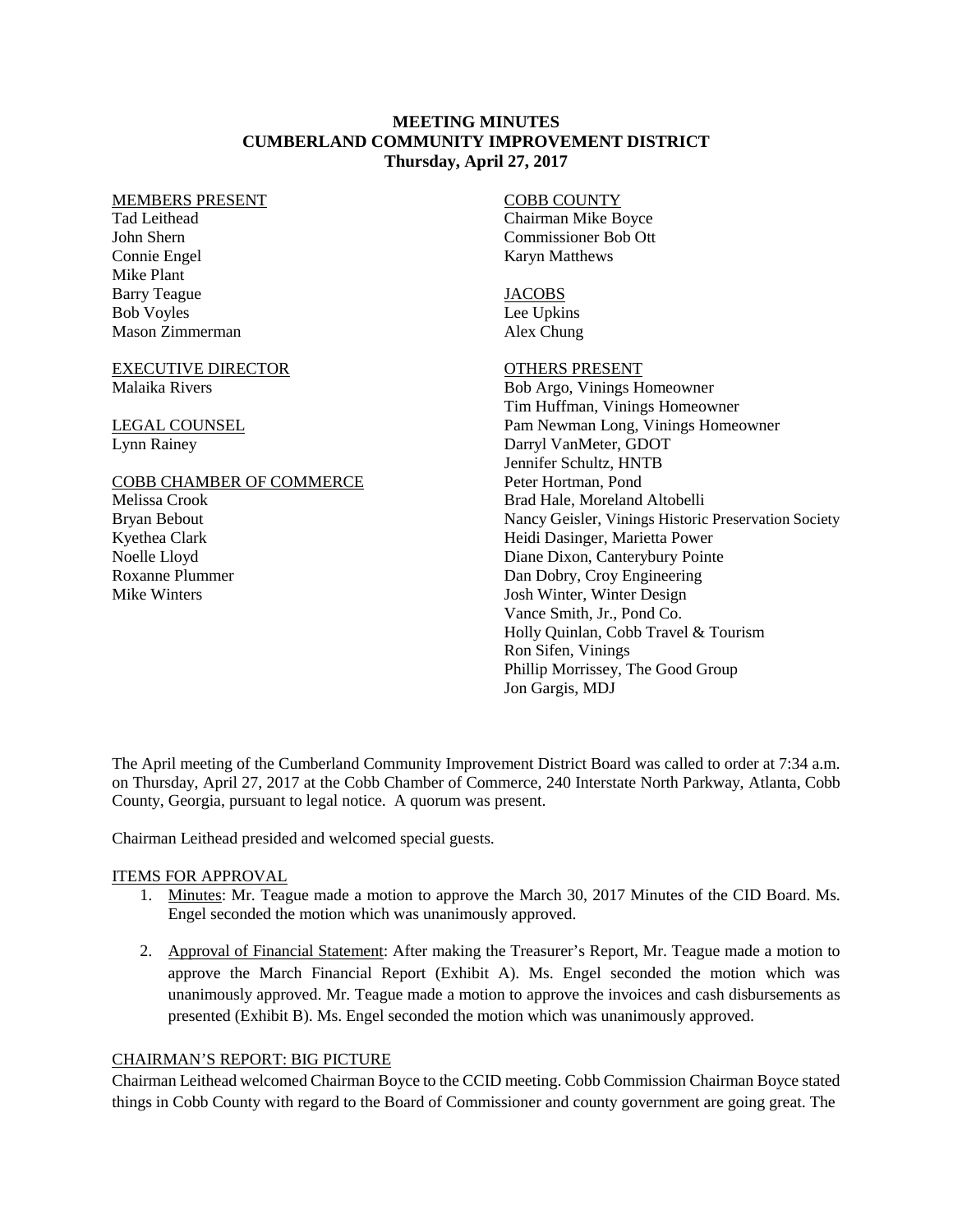# **CCID Minutes April 27, 2017 Page 2 of 7**

dynamic engine is roaring at a max rate of speed. There is a long way to go and still trying to maximize SunTrust Park and Battery Atlanta to the county's benefit. In regard to the CCID, it is a terrific program and the County is behind it 150%. Cobb Commission Chairman Boyce is grateful for the great partnership and keep up the good work.

Chairman Leithead thanked everyone who attended the US 41 (Cobb Pkwy) ribbon cutting ceremony to celebrate the completion of a \$60M major corridor construction project yesterday. It was a great event. Governor Deal was the keynote and all speakers were complimentary of the CCID. Chairman Leithead went on to thank staff for their hard work.

Chairman Leithead stated the CCID was a sponsor for the Council for Quality Growth – Meet & Greet with County Commissioners and Mayor at the Infinity Club at SunTrust Park last night.

The tour scheduled for Board members today at SunTrust Park has been cancelled due to County Manager David Hankerson's retirement party.

## EXECUTIVE DIRECTOR'S REPORT

Ms. Rivers echoed Chairman Leithead's comments regarding the ribbon cutting yesterday. It was a great event. A. Real Estate Activity

- 1. Development Pipeline: Ms. Rivers encouraged Board members to review the Cumberland commercial and residential square footage, residential market and growth collaterals. Commissioner Ott stated he met with the developer that is looking to do Restaurant Row on Powers Ferry. This would be a mixed use development.
- 2. Investment & Sales Activity: Ms. Rivers asked Board members to review the Investment activity collateral.

In 2016, \$613M in commercial properties sold in the Cumberland CID area. The average sales price was 148% above Tax Assessor value. Since 2013, nearly \$2.5B in commercial properties have sold in the CCID. In 2017, the average sales price has been 263% above Tax Assessor value.

- B. Tax Digest & Revenue Projections: Ms. Rivers reported the Tax Assessor has released the preliminary Tax Digest. The 2017 forecast from the Tax Assessor is indicating countywide a 6% increase in the value of the tax digest and for commercial 6.99%. The CCID uses its own figures which are based off of its cash management and modeling. Ms. Rivers and Mr. Winters spend a lot of time working with experts in the CCID's micro local field in order to make the CCID's best projections. The CCID's projection for this year is 7.27% which higher than the County's projection. The CCID is going to stick with its numbers as it relates to the CCID's projected next net taxes collected and all of the subsequent financials after that. Once the preliminary digest is refined into the approved digest there will be further updates.
- C. Cash Flow Model: Ms. Rivers reviewed the Baseline Cash Flow Model. This is based on the financials that have been approved to date. As discussed last month, there is a portion in calendar year 2018 and 2019 were the CCID is in the red. CCID staff is watching this and continuing to refine the numbers.
- D. CID Open Projects & Other Agency Open Projects: Ms. Rivers reviewed the CCID Open Work Program. The CCID has about \$238M worth of projects that are either under construction or in process, \$131M being under construction. There are a lot of improvements underway. There have not been any major changes to the work program only that last month the Board made a commitment to Akers Mill Ramp for the rest of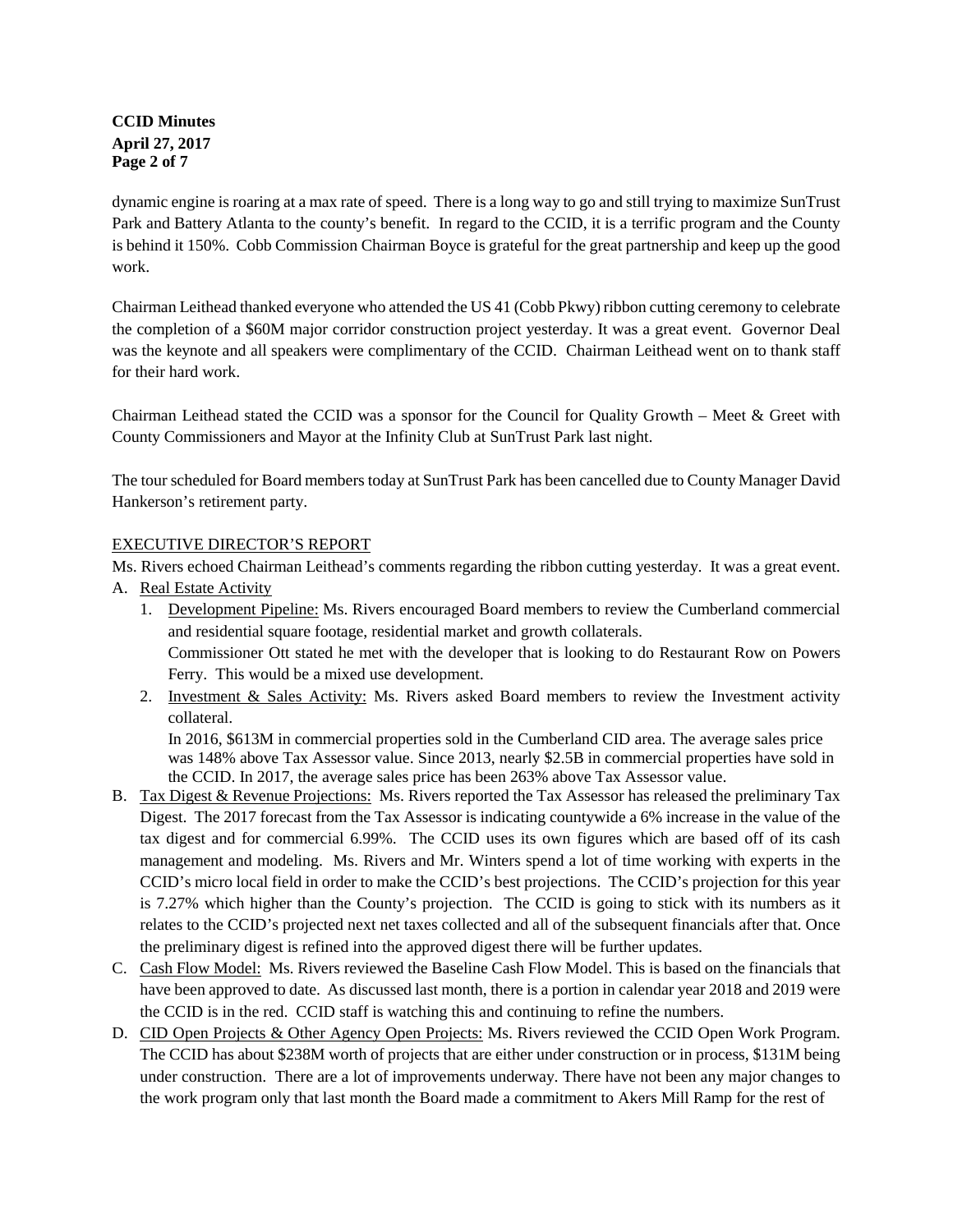### **CCID Minutes April 27, 2017 Page 3 of 7**

the design in order to advance Ph 2, so that has been absorbed into the Work Program and has been reflected on the Treasurer's report.

Ms. Rivers referred Board members to the Other Agency Open Projects spreadsheet. There have not been any major changes.

## E. Required Action/Requests

Ms. Rivers reported the CCID had a major milestone in that the Intergovernmental Agreement the CCID has with GDOT has been signed. It is putting Ph. 1 into construction. It has been a major hurdle over the past three years. At last month's meeting, Ms. Rivers discussed Ph. 2 (construction of the ramp). The CCID will apply for funds that are available most notably through the State's Infrastructure Bank. The application has been submitted. In the next couple of weeks the CCID will be submitting an application to the ARC for some federal funds. In the meantime, design continues and the project is in a good place. Chairman Leithead stated this is the CCID's highest priority project and this is a great partnership with the County. Cobb Commission Chairman Boyce thanked the CCID.

- 1. Approval of CFA, Pedestrian Bridge: Ms. Rivers asked Mr. Rainey, Legal Counsel to discuss the approval of the framework agreement for the pedestrian bridge. Mr. Rainey stated this pedestrian bridge is located between the Galleria Centre and Battery area. The CCID previously committed \$5M for the pedestrian bridge and then added another \$450K in order for it to be open by April 14 for safety purposes for events including ballgames and concerts, etc. in SunTrust Park. In order to put a legal structure around that to make sure the understandings are correct between the CCID and County, a CFA has been created. An agreement is now ready to be submitted to the CCID Board. The CCID's \$5M is payable in two payments – 1) \$2.5M due by December 31, 2018 and 2) \$2.5M due by December 31, 2019. The additional \$450K was to ensure the bridge would be open for pedestrian traffic by April 14, 2017 which was the first ballgame. The structure sets out that the bridge would be completed by August 31, 2017. In the time period between April 14 and August 31 the bridge will be open on an intermittent basis for all events at SunTrust Park, 4 hours prior to any of those events and 4 hours after those events are completed. A condition of the CCID's additional \$450K is not only that, but it has to be completed and open full-time by August 31, 2017. If it is not completed the CCID would get its \$450K back. Mr. Rainey suggested the CCID go ahead and release the funds and then have a discussion if it is not fully complete by August 31, 2017. As far as the CCID payments are concerned, upon the CCID signing the CFA \$450K is due within 30 days and then \$2.5M is due by December 31, 2018 and \$2.5M is due by December 31, 2019. Mr. Shern made a motion to approve the CFA as stated above and then release \$450K to the County. Mr. Voyles seconded the motion. This payment schedule is in the CCID's financials. The bridge is a public bridge owned by the County. The number one priority for doing this is safety for pedestrians. After Board discussion, the motion was unanimously approved.
- F. Key Updates
	- 1. Hardscape Enhancements & Maintenance Update: Ms. Rivers stated that CCID staff is in the process of inventorying the various hardscape treatments that are out in the district. This is an intensive research effort for the CCID. Staff is looking at age and condition. There will be more information given at the May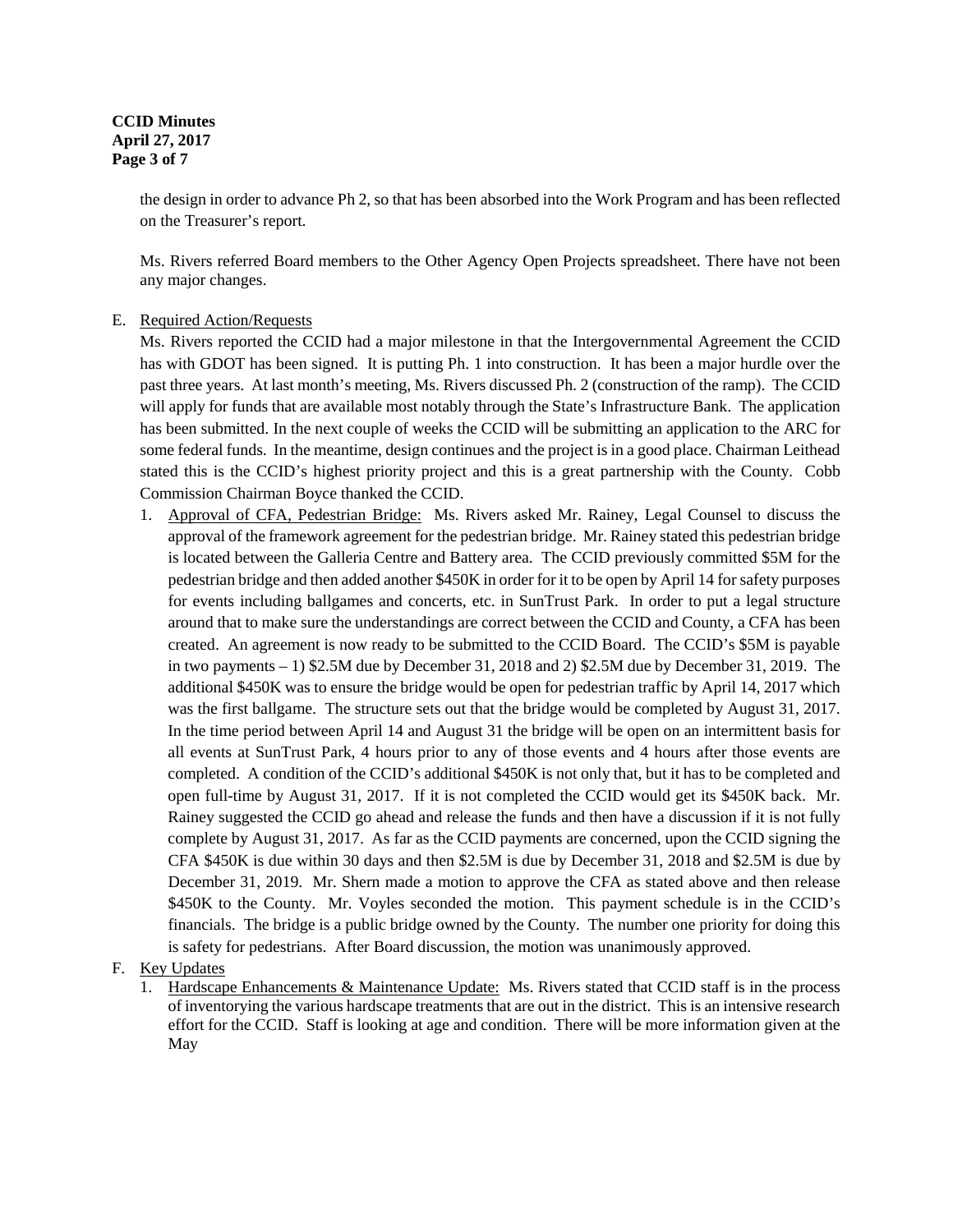# **CCID Minutes April 27, 2017 Page 4 of 7**

Board meeting. Ms. Rivers anticipates that there will be a hardscape Board work session after the May Board meeting. Ms. Rivers commended Mrs. Clark for taking the lead on this project. Chairman Leithead briefed Cobb Commission Chairman Boyce by stating over the last 10 years the CCID has paid to install hardscape improvements across the district which are in need of maintenance. The CCID's position has been we were paying to install it and the County should maintain it. Commissioner Ott's opinion was whether to agree to maintain it or rip it out and put in a County standard. At the last meeting, Commissioner Ott asked the CCID to look into an official CCID position on what the CCID was willing to spend, and how that partnership would look going forward. The CCID has the opportunity to install additional improvements which will need to be maintained. CCID staff was then asked to do an in depth analysis of the cost and logistics. Chairman Leithead went on to state he would like to have a quorum at the work session so action could be taken and then get back to the County on what the CCID would like to propose. Board member Voyles stated the partnership needs to recognize the CCID is now contributing more and it needs to be a true partnership with the County. By going back to the County standard, it will hurt the tax base that has been created. It is smart to do an assessment and establish a long term maintenance program. Chairman Leithead stated maintenance is difficult for the CCID because it has a series of 6 year sunsets. The CCID cannot agree to a long term maintenance agreement because the CCID could potentially go away. Commissioner Ott stated that a long term maintenance agreement is difficult to explain to the other commissioners and the rest of the County as to why it costs more to maintain improvements in the Cumberland area. Cobb Commission Chairman Boyce went on to state that over time the County has sunk all of its DOT money into SPLOST projects. Other commissioners are asking for funding in different parts of the County. Board member Voyles suggested that the CCID may need to present to the Board of Commissioners the benefits of the CCID. Chairman Leithead summed up the conversation by stating there is not clear solution except there should be a partnership sustainable from both sides. The CCID will be bringing a proposal to the County for consideration. Board members agreed the CCID must establish priorities. Boyce agreed a solution will be found and we are working towards the same goal.

NW Managed Lanes Update Presentation: Darryl VanMeter, P3 Division Director with GDOT, gave updates on the Major Mobility Investment Program (MMIP) and Georgia Express Lanes. The passage of the state Transportation Funding Act of 2015, or TFA, added approximately \$1B a year to address the state's transportation needs. A major part of the promise to Georgia taxpayers was to commit \$11B to get 11 new major projects into construction by 2026. The MMIP projects are located in the vicinity of metro Atlanta, Savannah, and Macon. The MMIP includes: 3 major interchange projects, 4 major express lanes projects, 3 major highway widening projects, and the proposed I-75 commercial vehicle lanes project. Mr. VanMeter presented illustrations of current and upcoming major projects which included Express Lanes projects on I-85 which opened in 2011 and I-75 which opened earlier this year, Northwest Corridor and I-85 Express Lanes extension projects which are now in construction, and the I-285/400 interchange scheduled to open in 2020. This is a large program and GDOT is working to deliver the projects on an accelerated schedule. The challenge is to have all 11 projects in construction by 2026. Mr. VanMeter went on to update Board members on the Georgia Express Lanes Program. Four of the MMIP are Express Lanes projects. These four projects will build on the existing I-85 and I-75 South Metro Express Lanes which are now in operation, as well as the 30-mile Northwest Corridor Express Lanes project and I-85 Express Lanes extension that are now in construction. GDOT's state transportation plans include a vision of a network of optional Express Lanes to allow people to bypass traffic congestion when they need to, using dynamic or variable priced tolling.

• I-75 Northwest Corridor Express Lanes - the most significant Express Lanes project is under construction and is now 75% complete. The project is the largest in the state at 30 miles and more than \$830M. Vehicles will be able to access the lanes from: six interchanges along I-75, and three slip ramps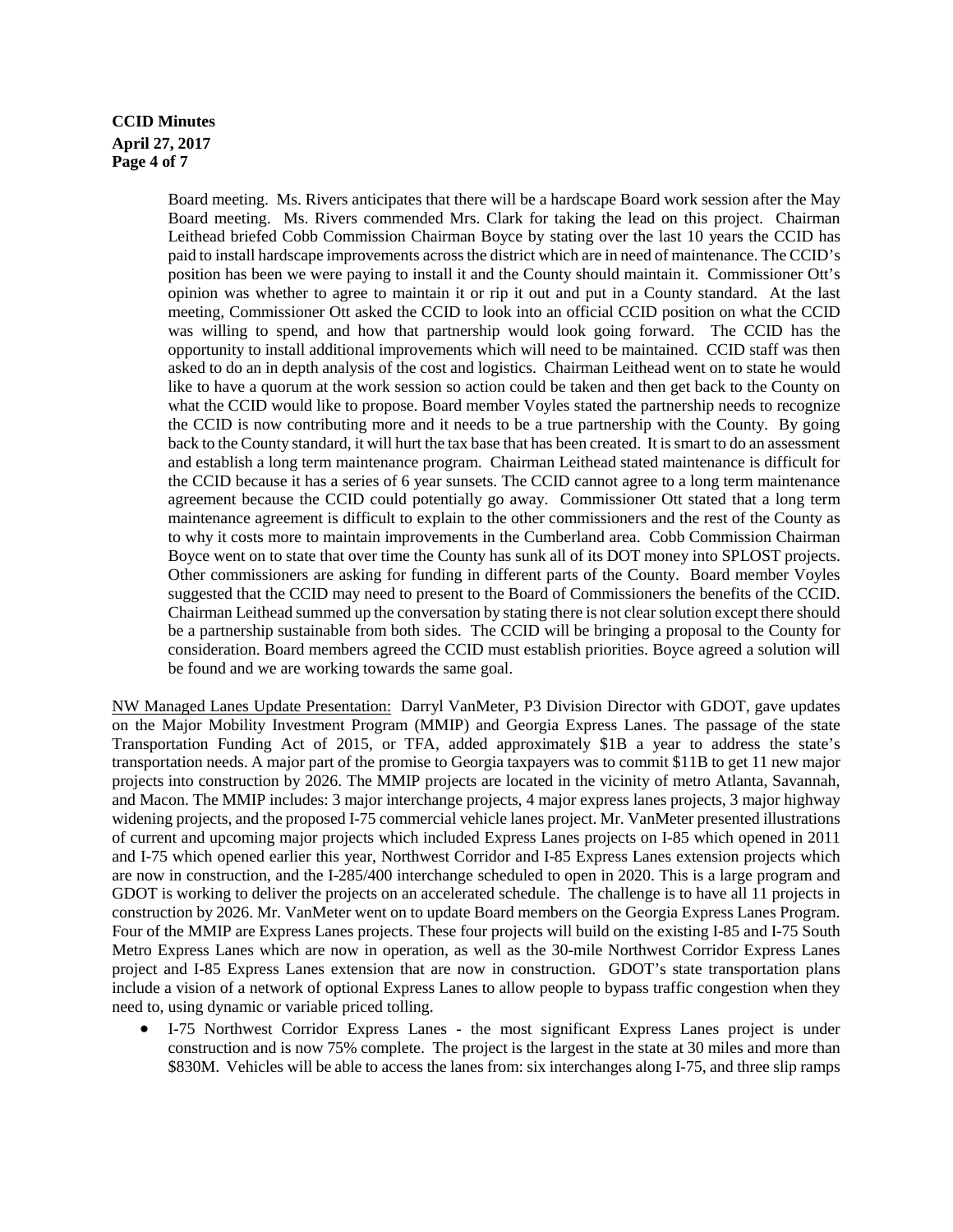# **CCID Minutes April 27, 2017 Page 5 of 7**

along I-575 that will allow motorists to enter or exit the Express Lanes from the general purpose lanes on I-575 and I-75. It is now slated to open in late summer of 2018. With the I-85 bridge collapse, GDOT altered some of its construction activities on Northwest Corridor to avoid undue impacts to motorists, given the higher-than-normal traffic volumes. That may have a slight effect on the overall schedule for the project and are working to assess that impact now.

- I-285/SR 400 Interchange Project this will help reduce traffic congestion and enhance safety in one of the busiest interchanges in Metro Atlanta.
- Revive 285 Top End project this is one of the largest Express Lanes projects in the state and the nation. The project will add two new barrier separated Express Lanes in both directions on the outside of the existing general purpose lanes. It's part of a larger network of Express Lanes from I-20 on the East to I-20 on the West. It's currently in the environmental phase and funding has now been identified for construction. GDOT plans to complete the environmental review and preliminary engineering by 2021. Then start final design, with construction underway around 2024. Construction should take about five years and overlap with construction of the I-285 West Wall Express Lanes.

Chairman Leithead and Ms. Rivers thanked Mr. VanMeter for his presentation and it has been terrific working with GDOT.

# G. Operations

- 1. Capital Improvements Update:Kyethea Clark, Director of Operations, gave updates on: US 41 Cobb Parkway Enhancement, Cumberland Boulevard Bridgescape, I-285 Pedestrian Bridge, Interstate North Parkway Ped Improvements, Bob Callan Trunk Trail Ph. II Segment A, and Windy Ridge Bridge.
- 2. Plans & Studies Update
	- a. Blueprint Cumberland 3.0 Update: Ms. Clark stated Blueprint Cumberland 3.0 is moving forward. The consultant will be contacting Board members to schedule interviews to get their input and discuss information that has been collected thus far.
	- b. Paces Mill Palisades CNR Facility Rehab project: Ms. Clark stated bids closed on April 12 and 10 proposals were received. The selection committee will review the bids and Ms. Clark will have more information next month.
	- c. Bike Share Feasibility Study: Ms. Clark stated last month the CCID was awarded a grant from ARC for the Bike Share Feasibility Study. CCID staff is finalizing the administrative work and will be releasing an RFP/RFQ in May. Board members asked when the bike lanes would be operational. Ms. Clark stated it would possibly be at least a year before bikes would be on the ground. Board members would like the scope to be narrowed and look at other consultants that have created this program recently in other areas. Chairman Leithead stated there is a huge appetite for this and a lot of examples of people who have done it. Chairman Leithead understands that the CCID must comply with ARC, but the CCID must have a plan to do it then decide on funding. It would have an impact on traffic. The Board would like to accelerate this process.
	- d. Landscape Maintenance: Ms. Clark reported on Russell Landscape's work.
- H. Communications & Outreach Activities: Noelle Lloyd, Communications & Outreach Manager, reported on current outreach activities:
	- Ribbon Cuttings
		- o Thanked staff and board for their support at the ribbon cutting yesterday.
		- $\circ$  The Windy Hill ribbon cutting will be on June 13<sup>th</sup> with Lt. Gov. Cagle and the location is to be determined.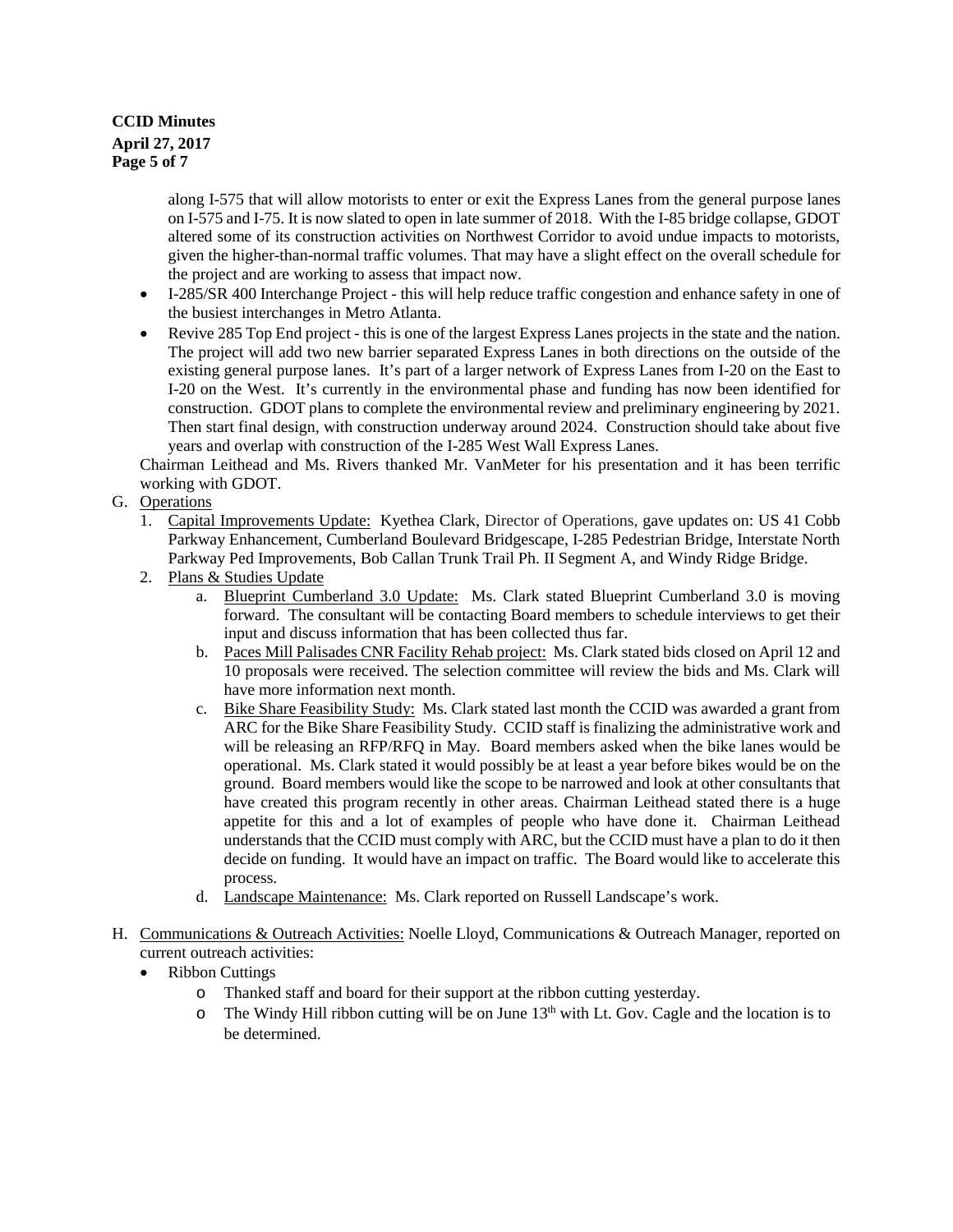# **CCID Minutes April 27, 2017 Page 6 of 7**

- **Messaging** 
	- o The CCID has been active with its messaging to stakeholders and the business community, especially leading up to the Braves opening as well as the I-85 Bridge collapse. This has been done through digital media, print media, press releases, and social media.
- Digital Media Strategy/Campaign
	- o Over the last month CCID launched its 2017 digital media strategy. Especially with the opening of the Braves, it was important to put out "Good News" messages.
	- o In addition to traditional print media, CCID staff have begun digital communication to include videos, website, and a targeted media buy with Comcast.
		- The buy included a 30 second video that ran 3-weeks in Cobb between March 21st and April 18th.
		- It also included banners that ran on the internet for the same period of time.
		- Total cost \$5,500
		- 581 T.V. impressions and 100,000 internet impressions
- CCID staff also produced a 3 minute CCID video highlighting the positive successes of the CCID and its efforts as well as highlighting Cumberland as a community to live, work, and entertain. Digital media is a new tool for the CCID, it is an effective way to reach our audience and position the CCID as a positive partner in the community.
- Coffee and Construction-working on dates and a location. Will have more information at the next Board meeting.

Chairman Leithead stated the Board would like to adjust the direction of the mass media campaign with regard to cost and strategy. Chairman Leithead asked Ms. Lloyd to get input from Board members individually on their thoughts on the media campaign strategy. He went on to compliment Ms. Lloyd on yesterday's ribbon cutting and that was the best media coverage the CCID could receive. For the CCID to promote itself is contrary to the CCID's long held strategy of being a stealth organization and trying to give credit to others as opposed to taking credit for ourselves. Board members would like to have more input on the strategy and cost moving forward. Board member Engel stated over time the strategy has changed, but agrees with Chairman Leithead and would prefer events like yesterday versus media campaigns. Chairman Leithead stated the Board needs to establish policies for staff to follow in terms of spending and strategy, so Board members can understand what they are trying to accomplish. Board member Voyles discussed the education component and ways to promote Cumberland. This education may need to be done through the Cobb Chamber or Cobb's Competitive EDGE. Chairman Leithead will initiate these conversations moving forward and will involve Board members.

#### OTHER BUSINESS

Mr. Rainey reminded Board members that at the next Board meeting on May 25 there will be an election for Post 1 (Connie Engel), Post 2 (Tad Leithead), Post 4 (Bob Voyles) and Post 5 (Mike Plant) for new 3 year terms. It has begun advertising in the Marietta Daily Journal.

Ron Sifen asked for an update on the Vinings trail. Chairman Leithead stated the CCID intends to apply for an ARC grant to scope a potential trail project. It is not the CCID's intent to force anything on anybody. The CCID has asked for the position of the Vinings community. As Chairman Leithead sees it now, the Vinings community is not unanimous. Board member Zimmerman stated no decision has been made other than to agree to local matching funds to try to get funding from the ARC so the CCID could study. This should provide more clarity